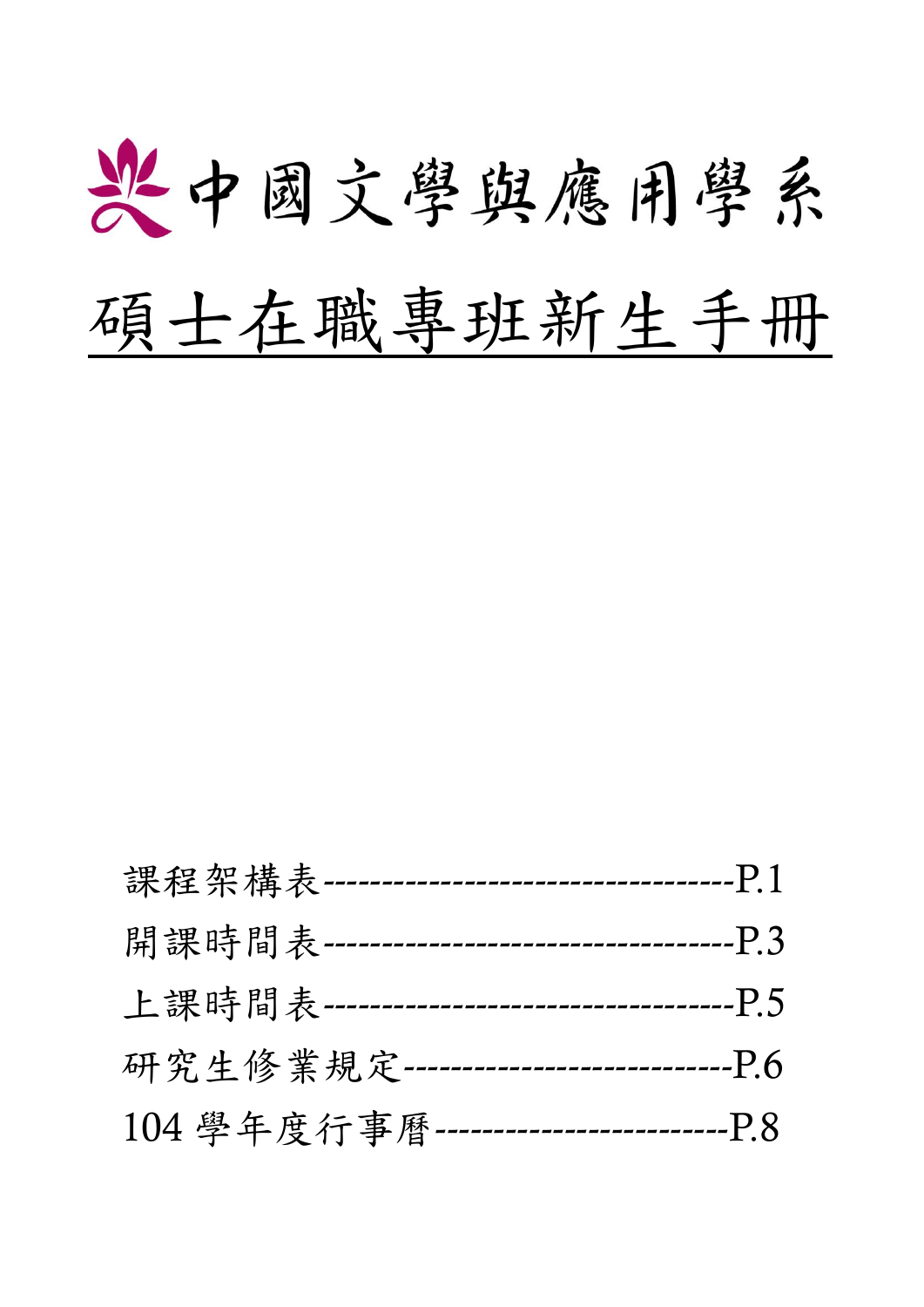# 佛光大學 人文學院

# 中國文學與應用學系碩士在職專班課程架構表

103.12.10 103 學年度第 5 次系課程委員會議通過 104.03.25 人文學院 103 學年度第 3 次院課程委員會會議通過 104.04.08.103 學年度第 3 次校課程委員會會議通過 104.04.15.103 學年度第 4 次教務會議通過

#### (104) 學年度以後入學新生適用

本系碩士在職專班學生畢業時需修滿至少 30 學分(不含論文)

(一)專業必修 6 學分

(二)專業選修 24 學分

(三)論文 0 學分

| 三)論文  | 0 学分        |                                                                                 |    |    |          |    |
|-------|-------------|---------------------------------------------------------------------------------|----|----|----------|----|
| 課號    | 中文名稱        | 英文名稱                                                                            | 修別 | 學分 | 修課<br>年級 | 備註 |
| LE605 | 治學方法        | <b>Research Methodology</b>                                                     | 必修 | 3  | 一上       |    |
| LE606 | 文學研究方法與論文寫作 | Literary Research Methodology and<br>Thesis Writing                             | 必修 | 3  | 一下       |    |
| LE607 | 大陸現代文學專題    | Modern Chinese Literature                                                       | 選修 | 3  | 全        |    |
| LE608 | 大陸當代文學專題    | Contemporary Chinese Literature                                                 | 選修 | 3  | 全        |    |
| LE604 | 中國文人生活美學專題  | Chinese literati life aesthetics topics                                         | 選修 | 3  | 全        |    |
| LE64B | 中國文學史專題     | History of Chinese Literature                                                   | 選修 | 3  | 全        |    |
| LE635 | 中國文學批評史專題   | Special Topics on History of<br>Chinese Literary Criticism                      | 選修 | 3  | 全        |    |
| LE684 | 中國文學理論專題    | Chinese Literary Theory                                                         | 選修 | 3  | 全        |    |
| LE655 | 中國古典文學專題    | <b>Classical Chinese Literature</b>                                             | 選修 | 3  | 全        |    |
| LE658 | 中國近代文學專題    | Late Qing Chinese Literature                                                    | 選修 | 3  | 全        |    |
| LE659 | 先秦兩漢文學專題    | Special Topics on Literature of Qin<br>and Han Dynasties                        | 選修 | 3  | 全        |    |
| LE660 | 魏晉六朝文學專題    | Special Topics on Literature of We,<br>Jin & Southern and Northern<br>Dynasties | 選修 | 3  | 全        |    |
| LE661 | 元明清文學專題     | Special Topics on Literature of<br>Yuan, Ming & Qing Dynasties                  | 選修 | 3  | 全        |    |
| LE625 | 文化語言學專題     | <b>Cultural Linguistics Topics</b>                                              | 選修 | 3  | 全        |    |
| LE662 | 文學文獻學       | <b>Literary Philology</b>                                                       | 選修 | 3  | 全        |    |
| LE663 | 文學社會學       | Sociology of Literature                                                         | 選修 | 3  | 全        |    |
| LE665 | 文學與音樂專題     | Literature and Music                                                            | 選修 | 3  | 全        |    |
| LE667 | 文學編採學       | Literature Editing and Coverage<br>Writing                                      | 選修 | 3  | 全        |    |
| LE669 | 文學類型專題      | Special Topics on Literary Genres                                               | 選修 | 3  | 全        |    |
| LE670 | 文獻學導論       | <b>Introduction to Philology</b>                                                | 選修 | 3  | 全        |    |
| LE63A | 比較文學導論      | Introduction to Comparative<br>Literature                                       | 選修 | 3  | 全        |    |
| LE652 | 世界華文文學研究專題  | Special Topics on World Chinese<br>Literature studies                           | 選修 | 3  | 全        |    |
| LE673 | 古典小說專題      | Special Topics on Classical Chinese<br>Fiction                                  | 選修 | 3  | 全        |    |
|       |             |                                                                                 |    |    |          |    |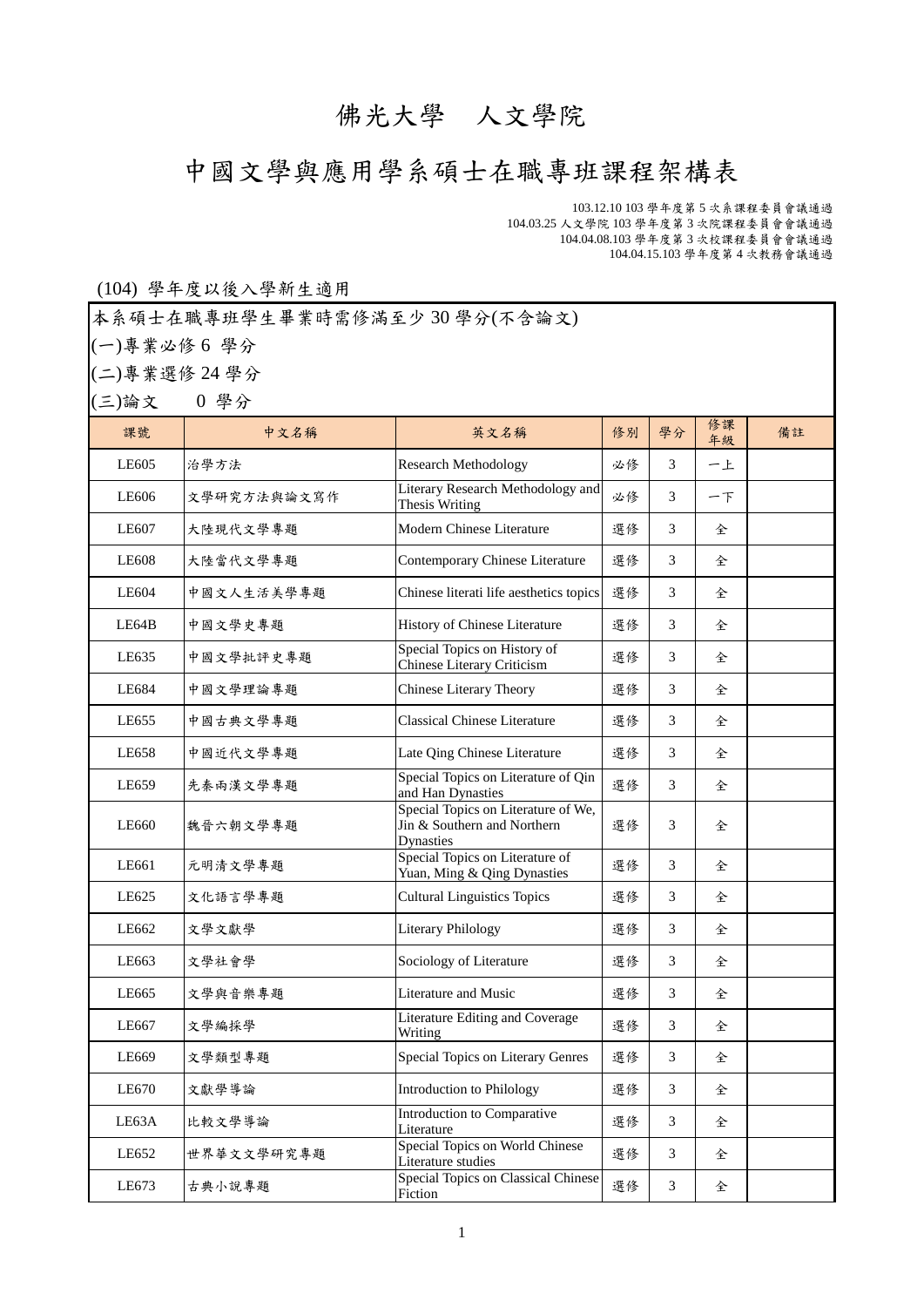| LE677 | 古典散文專題研究      | <b>Studies in Classical Prose</b>                                               | 選修 | 3 | 全 |  |
|-------|---------------|---------------------------------------------------------------------------------|----|---|---|--|
| LE680 | 古典詩專題         | Special Topics on Classical Chinese<br>Poetry                                   | 選修 | 3 | 全 |  |
| LE681 | 西方文學理論專題      | Western Literary Theory                                                         | 選修 | 3 | 全 |  |
| LE682 | 西方古典文論研究      | <b>Studies in Classical Western</b><br><b>Literary Theories</b>                 | 選修 | 3 | 全 |  |
| LE685 | 西方漢學研究專題      | <b>Sinology Study</b>                                                           | 選修 | 3 | 全 |  |
| LE611 | 女性文學專題        | Women Literature                                                                | 選修 | 3 | 全 |  |
| LE687 | 中國神話專題        | Special Topics on Chinese<br>Mythology                                          | 選修 | 3 | 全 |  |
| LE688 | 自然書寫專題        | Special Topics on Nature Writing                                                | 選修 | 3 | 全 |  |
| LE689 | 兒童文學專題        | Children Literature                                                             | 選修 | 3 | 全 |  |
| LE690 | 奇幻文學專題        | <b>Fantasy Literature</b>                                                       | 選修 | 3 | 全 |  |
| LE691 | 武俠文學專題        | Literature of Martial Chivalry                                                  | 選修 | 3 | 全 |  |
| LE692 | 旅遊文學專題        | <b>Travel Literature</b>                                                        | 選修 | 3 | 全 |  |
| LE693 | 現代小說專題研究      | <b>Studies in Modern Fiction</b>                                                | 選修 | 3 | 全 |  |
| LE694 | 現代文學專題        | <b>Creative Writing</b>                                                         | 選修 | 3 | 全 |  |
| LE695 | 現代散文專題研究      | <b>Studies in Modern Prose</b>                                                  | 選修 | 3 | 全 |  |
| LE696 | 現代詩專題         | Special Topics on Modern Poetry                                                 | 選修 | 3 | 全 |  |
| LE697 | 現代文學批評專題      | <b>Special Topics on Contemporary</b><br>Literary Criticism                     | 選修 | 3 | 全 |  |
| LE698 | 漢語語言學         | <b>Chinese Linguistics Topics</b>                                               | 選修 | 3 | 全 |  |
| LE699 | 臺灣文學研究專題      | Special Topics on Taiwanese<br>Literature                                       | 選修 | 3 | 全 |  |
| LE61A | 臺灣當代文學專題      | Contemporary Taiwan Literature                                                  | 選修 | 3 | 全 |  |
| LE61B | 文化地理學與空間書寫研究  | Cultural geography and space<br>research writing                                | 選修 | 3 | 全 |  |
| LE61C | 區域文學與地方文史資源調查 | Regional and local cultural and<br>historical resources survey of<br>literature | 選修 | 3 | 全 |  |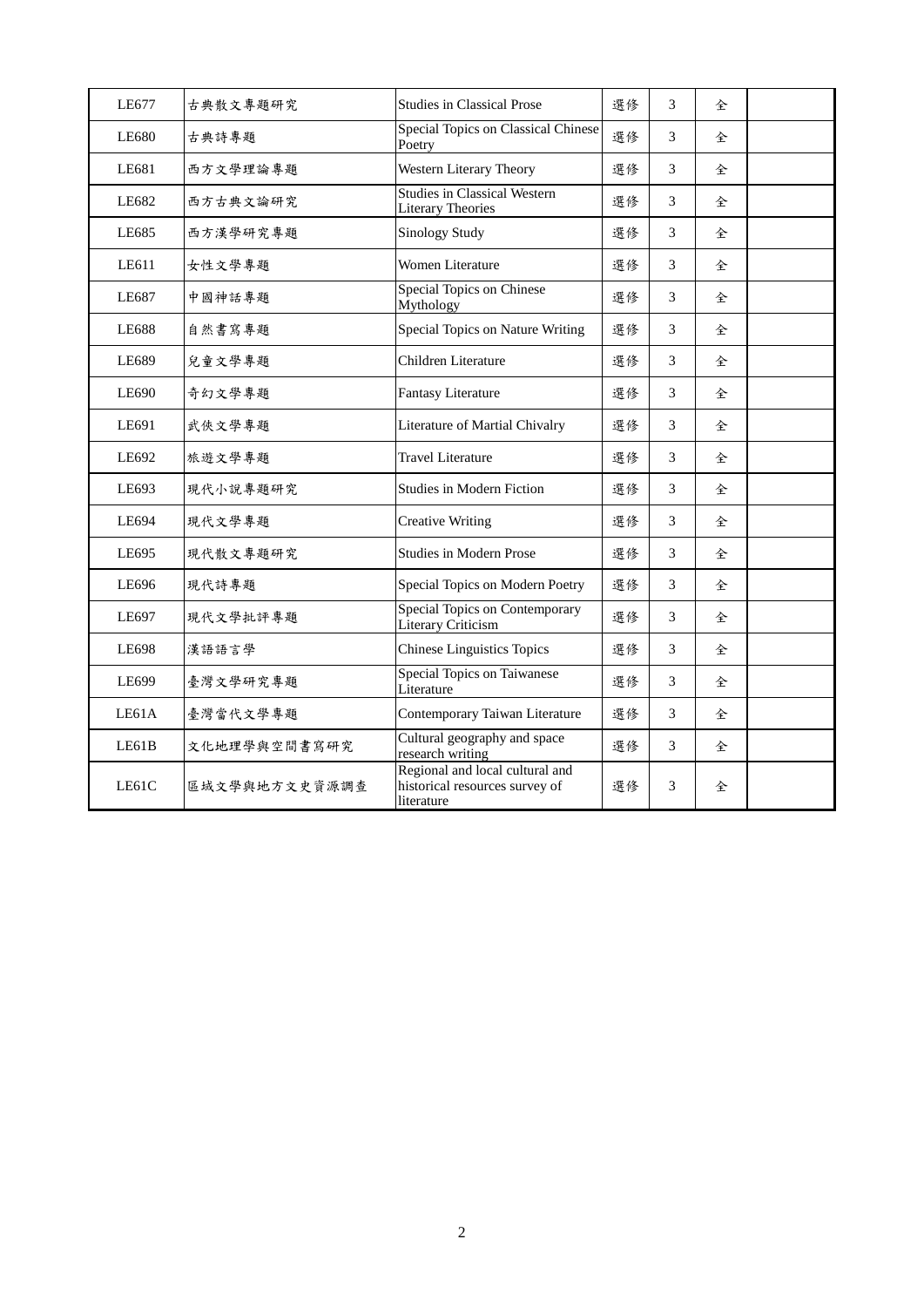# 佛光大學課程 開課時間表

104 學年度第一學期 人文學院 中國文學與應用學系碩士在職專班

| 課號       | 班<br>號 | 課名                         | 英文課名                                                              | 學<br>分         | 俢<br>別 | 主<br>開<br>年<br>級 | 人<br>數<br>限<br>制 | 教<br>師      | 上課時間<br>(週,節)            | 課<br>程<br>時<br>程 | 備<br>註 |
|----------|--------|----------------------------|-------------------------------------------------------------------|----------------|--------|------------------|------------------|-------------|--------------------------|------------------|--------|
| LE605 A1 |        | 治學<br>方法                   | <b>Research Methodology</b>                                       | 3              | 必<br>修 |                  | $\overline{0}$   | 黃<br>憲<br>作 | $\pi$ .2,3,4(111)        | 學<br>期           |        |
| LE686 A1 |        | 文學<br>理論<br>專題             | Literary theory                                                   | $\overline{2}$ | 必<br>修 | $\overline{2}$   | $\overline{0}$   | 陳<br>信<br>元 | $\overline{7}$ .1,2(112) | 學<br>期           |        |
| LE661 A1 |        | <u>元明</u><br>清文<br>學專<br>題 | Special Topics on<br>Literature of Yuan, Ming<br>& Qing Dynasties | 3              | 選<br>修 | 全                | $\overline{0}$   | 黃<br>莘<br>瑜 | $\boxminus$ .5,6,7(111)  | 學<br>期           |        |
| LE669 A1 |        | 文學<br>類型<br>專題             | Special Topics on Literary<br>Genres                              |                | 選<br>修 | 全                | $\theta$         | 郭<br>晉<br>銓 | $\boxminus$ .2,3,4(111)  | 學<br>期           |        |

依「學生選課辦法」第2條規定:碩士在職專班與一般碩士班不得併班上課; 在職專班與一般碩士班學生得互選課程,唯必修課程以在原班上課為原則。一 般碩士班學生選修在職專班課程,須經系主任同意,且每學期 不得超過 9 學分。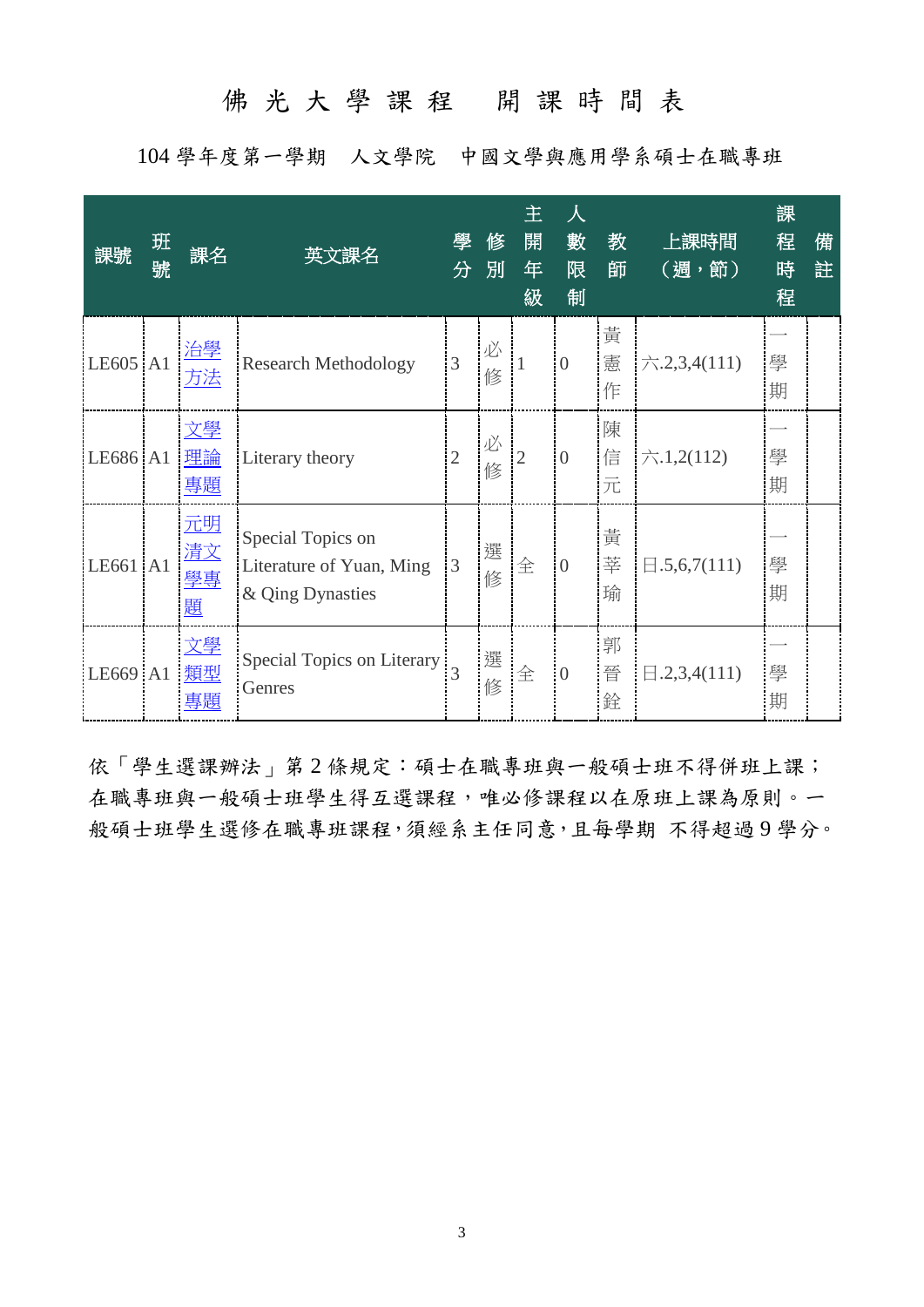|              |                 |                                  | 104 字干及弟一字期                                                                |                | 人义字阮    |                  |                  |     |                              |          |          |
|--------------|-----------------|----------------------------------|----------------------------------------------------------------------------|----------------|---------|------------------|------------------|-----|------------------------------|----------|----------|
| 課號           | 班<br>號          | 課名                               | 英文課名                                                                       | 學              | 俢<br>分別 | 主<br>開<br>年<br>級 | 人<br>數<br>限<br>制 | 教師  | 上課時間<br>(週,節)                | 課程<br>時程 | 備註       |
| LE50A        | $00\,$          | 治學<br>方法                         | Research<br>Methodology                                                    | $\overline{3}$ | 必<br>修  | 1                | $\overline{0}$   | 簡文志 | $\boxtimes .5,6,7(220)$      | 一學<br>期  |          |
| LE518        | $00\,$          | 文學<br>學專<br>題                    | <b>Special Topics</b><br>on Literary<br>Documentology                      | 3              | 選<br>修  | 全                | $\overline{0}$   | 張寶三 | $\equiv 0.8, 9, 10(322)$     | 一學<br>期  | 碩博合<br>開 |
| <b>LE520</b> | 00 <sup>1</sup> | 比較<br>文學<br>專題                   | <b>Special Topics</b><br>on Comparative<br>Literature                      | 3              | 選<br>修  | 全                | $\overline{0}$   | 陳信元 | $\overline{\pm}$ .5,6,7(110) | 一學<br>期  | 碩博合<br>開 |
| LE537        | $00\,$          | 中國<br>文學<br>批評<br><u>史專</u><br>題 | <b>Special Topics</b><br>on History of<br>Chinese<br>Literary<br>Criticism | 3              | 選<br>修  | 全                | $\overline{0}$   | 黃莘瑜 | $\equiv$ .2,3,4(322)         | -學<br>期  | 碩博合<br>開 |
| LE573        | $00\,$          | 古典<br>詩專<br>題                    | <b>Special Topics</b><br>on Classical<br><b>Chinese Poetry</b>             | 3              | 選<br>修  | 全                | $\overline{0}$   | 蕭麗華 | $-.2,3,4(110)$               | 一學<br>期  | 碩博合<br>開 |
| LE586        | $00\,$          | 文學<br>與電<br>影專<br>題              | Literature and<br>Film                                                     | $\overline{3}$ | 選<br>修  | 全                | $\overline{0}$   | 段昌國 | $-.9,10,11(110)$             | -學<br>期  | 碩博合<br>開 |
| LE592        |                 | 現代<br>00 詩專<br>題                 | <b>Special Topics</b><br>on Modern<br>Poetry                               | 3              | 選<br>修  | 全                | $\overline{0}$   | 簡文志 | $-.5,6,7(322)$               | 一學<br>期  |          |
| LE597        | $00\,$          | 世界<br>華文<br>文學<br>專題             | <b>Special Topics</b><br>on Literary<br>Writings in<br>Chinese             | $\overline{3}$ | 選修      | 全                | $\overline{0}$   | 林明昌 | $\text{m.2,3,4}(315)$        | -學<br>期  | 碩博合<br>開 |
| LE653        |                 | 經學<br>00 研究<br>專題                | <b>Special Topics</b><br>on Classical<br><b>Studies</b>                    | 3              | 選修      | 全                | $\overline{0}$   | 張寶三 | $-.2,3,4(322)$               | 一學<br>期  | 碩博合<br>開 |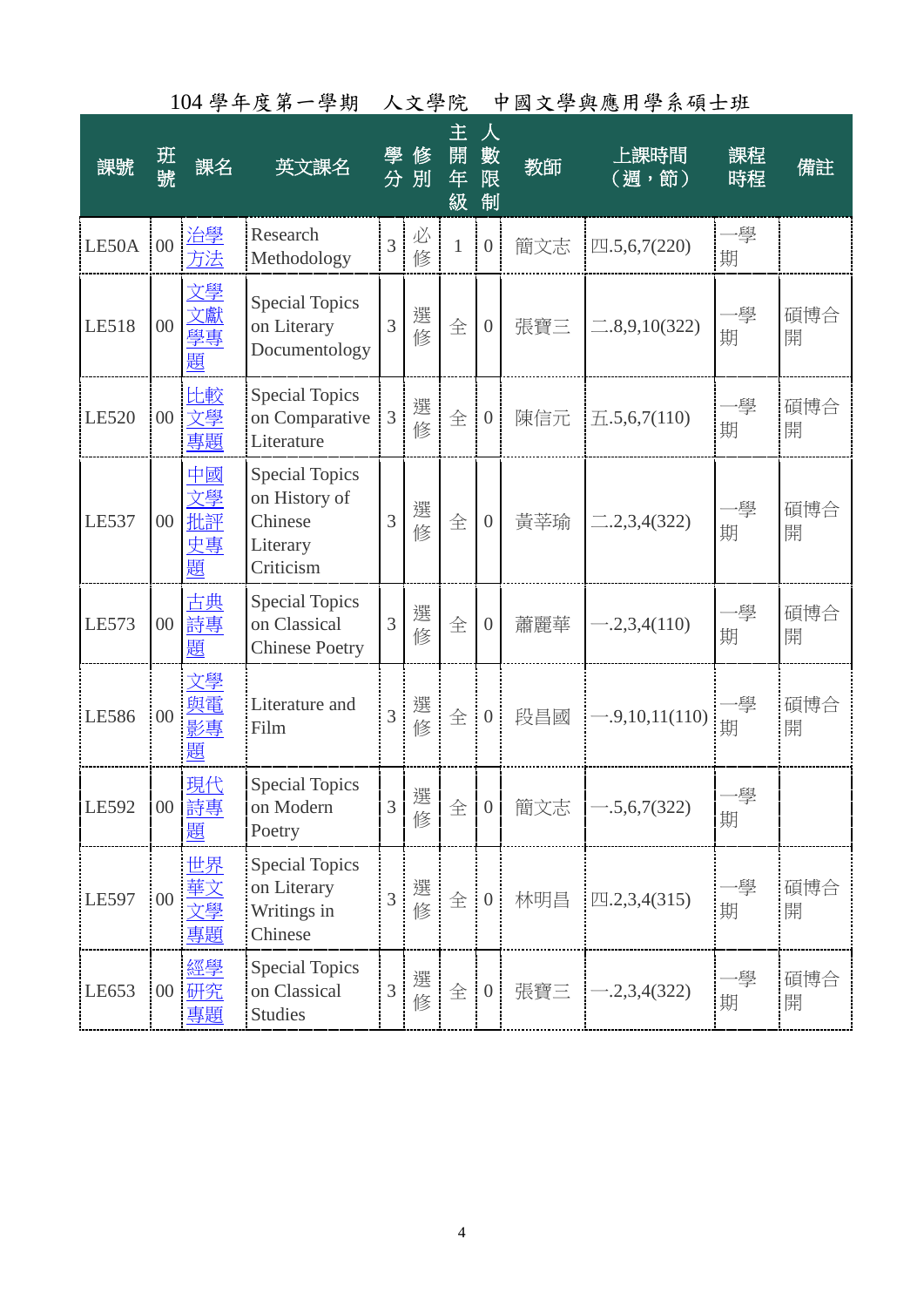# 104 學年度第一學期碩專班上課時間表

|                             |  | $\equiv$ | 四 | 五 | 六             |                   | 日                          |
|-----------------------------|--|----------|---|---|---------------|-------------------|----------------------------|
| 第一節<br>$08:10\!\sim\!09:00$ |  |          |   |   |               |                   |                            |
| 第二節<br>$09:10 \sim 10:00$   |  |          |   |   |               | 文學理論專題研二必修陳信元老師11 |                            |
| 第三節<br>$10:20 \sim 11:10$   |  |          |   |   | 治學方法必修黃憲作老師/1 |                   | 文學類<br>型專題/<br>選修/郭<br>晉銓老 |
| 第四節<br>$11:20 \sim 12:10$   |  |          |   |   | $\mathbf{1}$  |                   | 師/111                      |
| 第五節<br>$13:10 \sim 14:00$   |  |          |   |   |               |                   | 元明清                        |
| 第六節<br>$14:10 \sim 15:00$   |  |          |   |   |               |                   | 文學專<br>題/選修/<br>黄莘瑜        |
| 第七節<br>$15:20 \sim 16:10$   |  |          |   |   |               |                   | 老師<br>/111                 |
| 第八節<br>$16:20 \sim 17:10$   |  |          |   |   |               |                   |                            |
| 第九節<br>$17:20 \sim 18:10$   |  |          |   |   |               |                   |                            |
| 第十節<br>$18:20 \sim 19:10$   |  |          |   |   |               |                   |                            |
| 第十一節<br>$19:20 \sim 20:10$  |  |          |   |   |               |                   |                            |
| 第十二節<br>$20:10 \sim 21:10$  |  |          |   |   |               |                   |                            |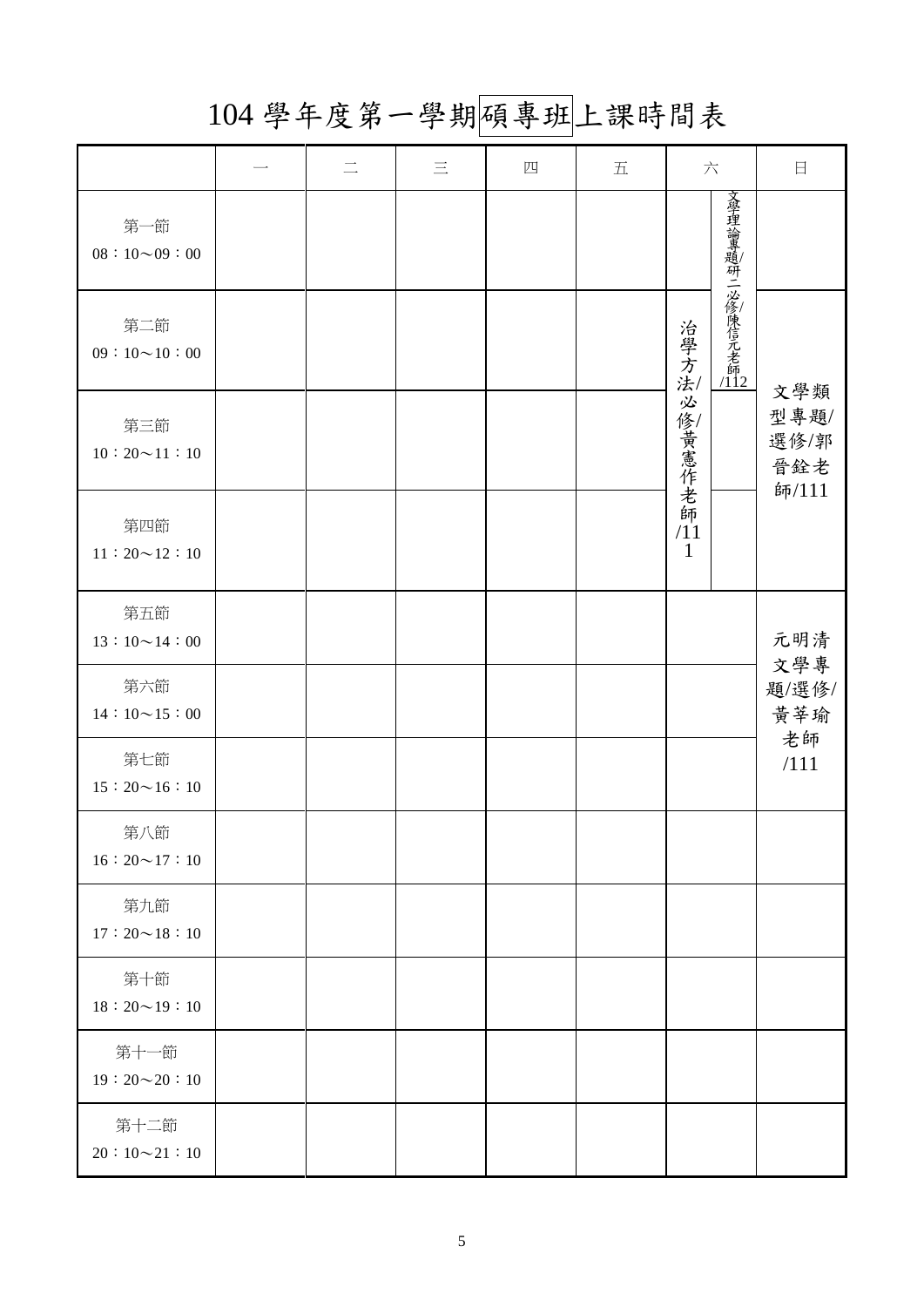#### 佛光大學人文學院中國文學與應用學系

#### 碩士在職專班修業規定

104.03.04 103 學年度第 17 次系務會議通過 104.03.11 103 學年度第 4 次人文學院院務會議審議通過 104.04.15 103 學年度第 4 次教務會議審議通過

【104 學年度入學新生適用】

- 一、本系為督促碩士在職專班研究生課業進修品質,依據本校「學則」,訂定「碩士在職專班 修業規定」(以下簡稱本規定)。
- 二、本系碩士在職專班研究生修業年限為二至四年,得酌予再延長一年。應修滿本系專業科 目 30 學分,另需撰寫碩士論文,並通過碩士學位考試,方准予畢業。
- 三、本系碩士在職專班研究生應依以下修課規定選讀相關課程:
	- (一)必修科目 6 學分。
	- (二)選修科目須修滿 24 學分(承認外系所或跨校至多 6 學分)
	- (三)一、二年級研究生每學期須至少修讀專業科目 3 學分,修讀上限為 12 學分(二 年級下學期不設下限)。
- 四、本系碩士在職專班研究生得依本系「學分抵免辦法」之規定辦理學分抵免。
- 五、本系碩士在職專班研究生須於第一學年第二學期期末考週結束前繳交「論文指導教授選 定表」,經指導教授及系主認簽證後,交由系方存檔備查。指導教授因故更換時亦同。
- 六、論文指導教授以本校專兼任助理教授以上教師擔任為原則。如擬請校外教師擔任指導教 授,須經系務會議同意,本系或得要求本系教師共同擔任指導教授。
- 七、本系碩士在職專班研究生須於論文口試前一個學期提出「學位論文大綱」,由指導教授與 系主任協商委任專任教師評分,平均七十分以上者,方視為完成「學位論文大綱審查」 程序。評分未達七十分者,得於半年後再行提出。
- 八、本系碩士在職專班研究生須符合下列條件,並填具「學位論文口試申請表」經系方查證 及系主任簽可後,方可參加學位論文口試,條件如下:(99 學年度起入學學生適用)
	- (一)修畢所有學分;
	- (二)曾於學刊、期刊或學術會議公開發表學術文章 1 篇;
	- (三)至少須參與校內二場及校外一場學術活動(包含研討會或演講),完成學術通行護 照;
	- (四)通過「學位論文大綱審查」;
	- (五)指導教授的簽認同意。
- 九、論文口試須經三位(含)以上教師(具有博士學位之助理教授或副教授以上)擔任口試 委員,其中校外委員須有三分之一(含)以上。口試委員名單由系主任及指導教授共同 圈選。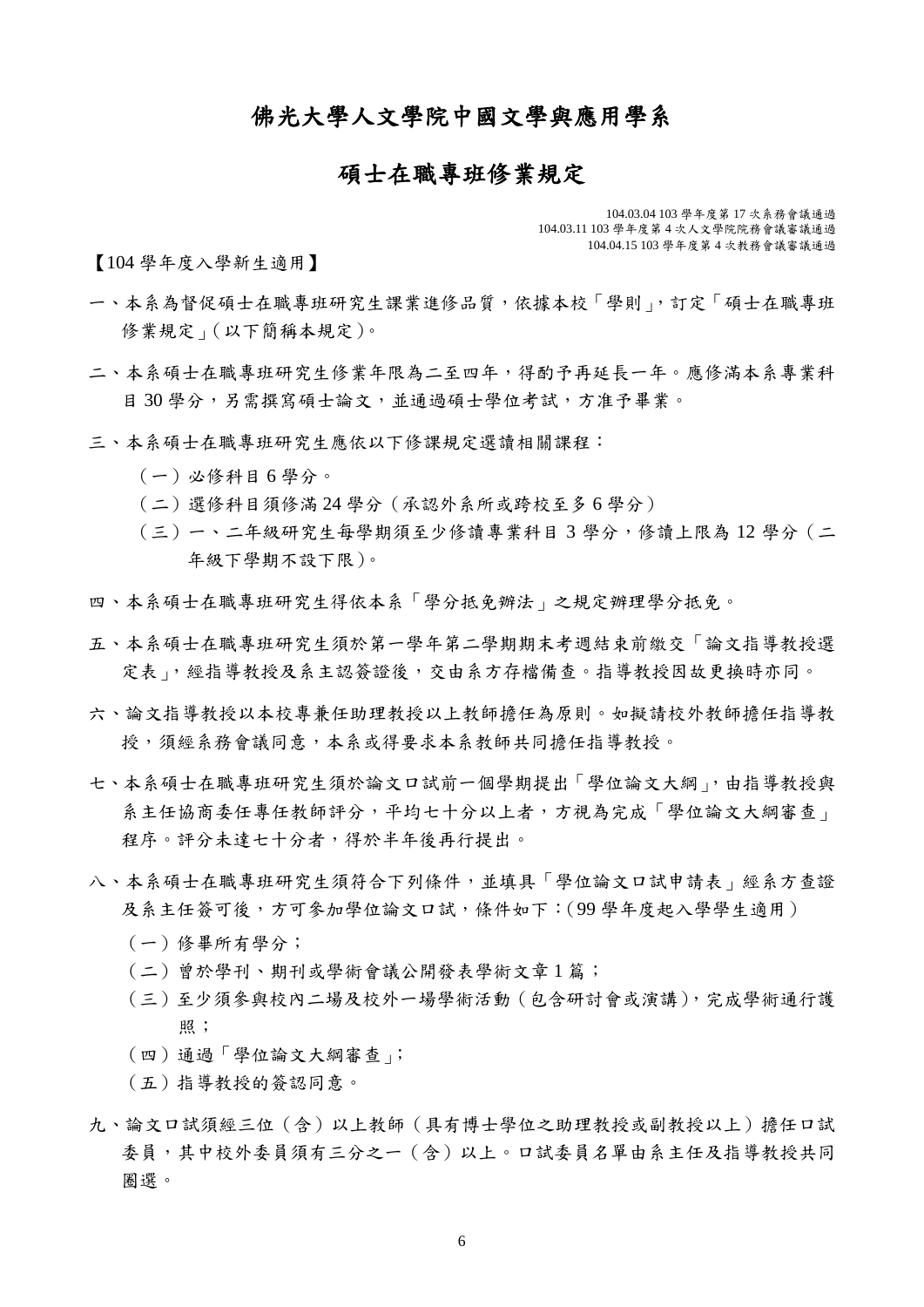- 十、申請碩士學位論文口試,須於學校行事曆規定之學位考試申請截止日期前提出並繳交論 文口試本,且須於學期結束前完成口試,並依學校相關規定辦理離校手續。
- 十一、凡通過學位論文口試之本系碩士在職專班研究生,在完成口試委員所要求的修正事項, 並經指導教授及其他論文審查委員在其[「學位考試委員評分單」](http://academic.fgu.edu.tw/files/archive/56_ea8b9fc2.doc)及「學位考試成績報 告單」簽章認可後,方為正式完成學位論文,得依規定授予文學碩士學位。未能通過 學位論文口試者,得擇期重考,但重考以一次為限。
- 十二、其他未經規定事項,悉依本校學則及其他相關規定辦理。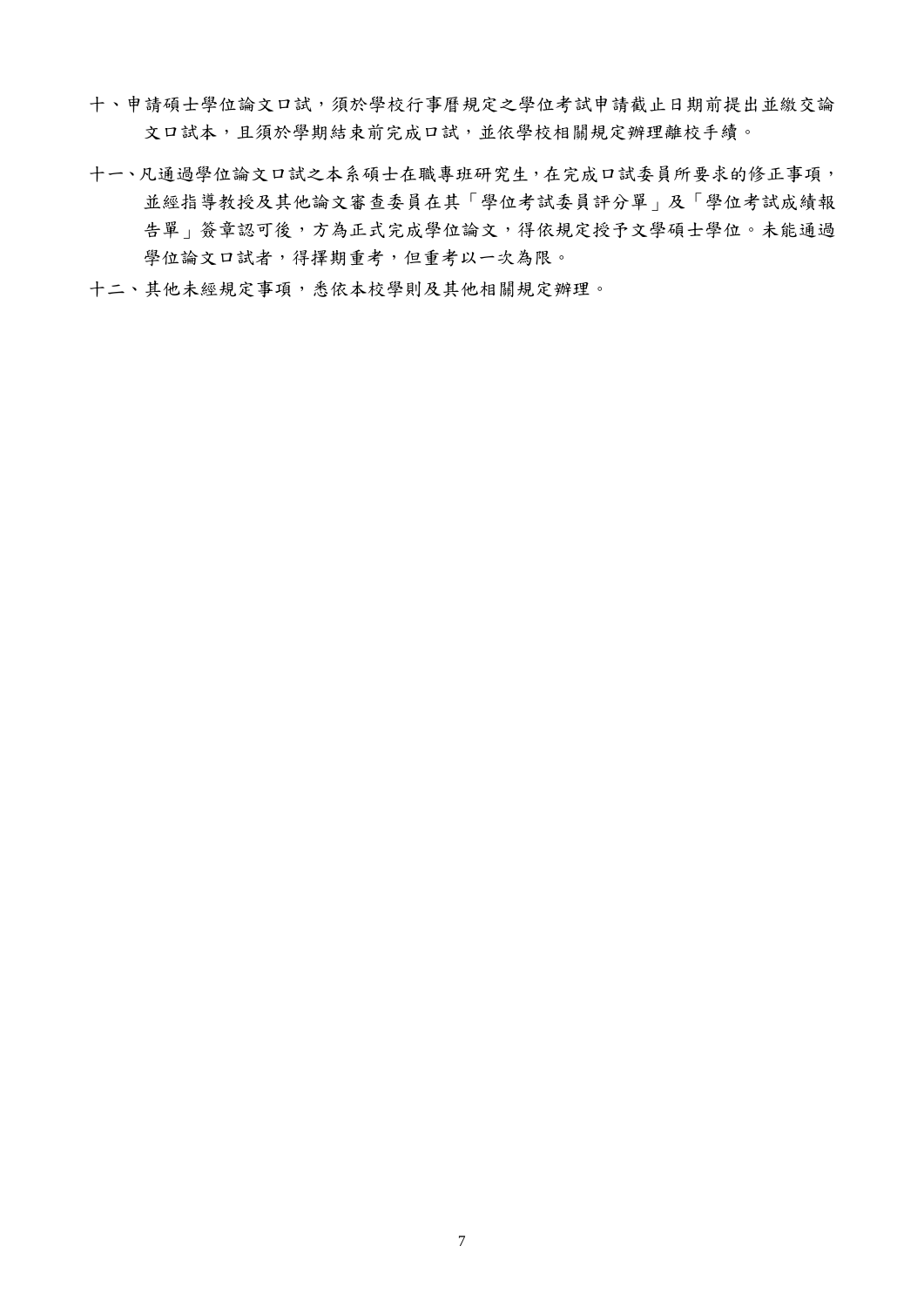# 佛光大學教務處 **104**學年度教學行事曆

# 【**104** 學年度第 **1** 學期】

| 月份 週次    |                                                                 | 日                       | $\overline{\phantom{m}}$ | $\equiv$       | $\vert$ ii                | 四              | 五                    | 六              | 活<br>動                                                                           |
|----------|-----------------------------------------------------------------|-------------------------|--------------------------|----------------|---------------------------|----------------|----------------------|----------------|----------------------------------------------------------------------------------|
|          |                                                                 |                         |                          |                |                           |                |                      |                | 1 1日:第一學期開始                                                                      |
|          |                                                                 | $\overline{2}$          | $\mathbf{3}$             | $\overline{4}$ | $5\phantom{.0}$           | 6              | $\overline{7}$       |                | 8 6日:公佈大學新生錄取名單                                                                  |
| 104<br>年 |                                                                 | $\overline{9}$          | 10                       | 11             | $\boxed{12}$ $\boxed{13}$ |                | 14                   | 15             |                                                                                  |
| 八        |                                                                 |                         | 16 17                    | 18 19          |                           | 20             | 21                   |                | 22 17-19日:職員共識營                                                                  |
|          |                                                                 | 23                      | 24                       | 25             | 26                        | 27             | 28                   |                | 29 24-28日:第一學期新生課程初選                                                             |
|          |                                                                 | 30 <sup>1</sup>         | 31                       |                |                           |                |                      |                | 8/30-9/1 日:教師共識營                                                                 |
|          |                                                                 |                         |                          | $\mathbf{1}$   | 2                         | $\mathbf{3}$   | $\overline{4}$       |                | 5 3 日:註冊費繳交截止日                                                                   |
|          |                                                                 |                         |                          |                |                           |                |                      |                | 7-9日:新生健檢及新生入學輔導                                                                 |
|          |                                                                 | 6                       |                          |                |                           |                |                      |                | 10日:開學 (正式上課)、休退學學生退全額學雜費截止日、學位                                                  |
|          |                                                                 |                         | 7                        | 8              | 9                         |                | $10 \mid 11 \mid 12$ |                | 考試申請開始、課程加退選開始辦理、英文檢核與資訊檢核抵<br>認開始、英文獎勵申請開始                                      |
|          |                                                                 |                         |                          |                |                           |                |                      |                | 10-15日:英文能力分班測驗(修習大一英文同學皆需參加)                                                    |
| 九        |                                                                 |                         |                          |                |                           |                |                      |                | 10-17日:舊生團體加蓋註冊章                                                                 |
|          |                                                                 |                         |                          |                |                           |                |                      |                | 18日:課程加退選截止日、學生註冊假截止日 (碩專班至20日)、                                                 |
|          | $\equiv$                                                        | 13                      | 14                       |                | $15 \mid 16 \mid 17$      |                | 18 19                |                | 系所送學分抵免資料至教務處截止日                                                                 |
|          | $\equiv$                                                        | 20                      | 21                       | 22             | 23                        | 24             | $\overline{25}$      |                | 26 25 日: 英文檢核與資訊檢核抵認結束、英文獎勵申請結束                                                  |
|          |                                                                 |                         |                          |                |                           |                |                      |                | 27日:中秋節 (放假)                                                                     |
|          | 四                                                               | 27 <sup>1</sup>         | 28                       | 29             | 30                        |                |                      |                | 28日:補假                                                                           |
|          |                                                                 |                         |                          |                |                           |                |                      |                | 29日:課程補選截止日                                                                      |
|          | 四                                                               |                         |                          |                |                           | $\mathbf{1}$   | $\overline{2}$       | $\mathbf{3}$   |                                                                                  |
|          | 五                                                               | 4                       | 5                        | 6              | $7\phantom{.0}$           | 8              | 9                    |                | $10$ 9 日:補假                                                                      |
|          |                                                                 |                         |                          |                |                           |                |                      |                | 10日:國慶日 (放假)                                                                     |
| $+$      | 六                                                               |                         |                          |                |                           |                |                      |                | 12日:校慶運動會提前補假(放假)                                                                |
|          |                                                                 | 11                      | <b>12</b>                |                | $13 \mid 14 \mid$         | 15             |                      |                | 16 17 16 日:休、退學學生退 2/3 學雜費截止日<br>17日:校慶運動會                                       |
|          | セ                                                               | 18                      | 19                       | 20             | 21                        | 22             |                      |                | 23 24 21 日:資訊檢核考試                                                                |
|          | 八                                                               | 25                      | 26                       | 27             | 28                        | 29             | 30                   |                | 31 28 日: 校課程委員會、資訊檢核考試                                                           |
|          | 九                                                               | $\overline{1}$          | 2                        | $\overline{3}$ | $\overline{4}$            | $\overline{5}$ | 6                    |                | 7 2-6日:期中考試 (碩專班至8日)                                                             |
|          | $\overline{+}$                                                  | $\overline{8}$          | 9                        | 10             | 11                        | 12             | 13                   | 14             |                                                                                  |
| $+ -$    | '†−                                                             | 15                      | 16                       | 17             | 18 <sup> </sup>           | 19             | 20                   |                | 21 18 日: 校園多益考試(TOEIC)                                                           |
|          | 王                                                               | 22                      | 23                       | 24             | 25                        | 26             | 27                   |                | 28 27 日:休退學學生退 1/3 學雜費截止日                                                        |
|          | 干三                                                              | 29                      | $\overline{30}$          |                |                           |                |                      |                |                                                                                  |
|          | 十三                                                              |                         |                          | $\mathbf{1}$   | $\overline{2}$            | $\mathfrak{Z}$ | $\overline{4}$       | $\overline{5}$ |                                                                                  |
|          | 干四 6                                                            |                         | $\overline{7}$           | $\overline{8}$ | $\overline{9}$            | 10             | 11                   |                | 127日:學士班學生成績優異提前畢業申請截止日                                                          |
|          |                                                                 |                         |                          |                |                           |                |                      |                | 十五 13 14 15 16 17 18 19 17 日:任課教師提扣考名單截止日                                        |
|          |                                                                 |                         |                          |                |                           |                |                      |                | 21-31 日:課程棄選 (碩專班至1/3)                                                           |
| 十二       | $ \!+\!\dot{\wedge} $ 20 $ $ 21 $ $ 22 $ $ 23 $ $ 24 $ $ 25 $ $ |                         |                          |                |                           |                |                      |                | 21-25 日: 英文學習成果測驗(修習大一英文同學皆需參加)                                                  |
|          |                                                                 |                         |                          |                |                           |                |                      |                | $26\left  \begin{array}{cc} 2.22 & 0.22 \\ 2.3 & 0.1 \end{array} \right.$ 音訊檢核考試 |
|          |                                                                 |                         |                          |                |                           |                |                      |                | 24日:大三學生設定課程架構學年度截止日                                                             |
|          |                                                                 |                         |                          |                |                           |                |                      |                | 12/28-1/4: 第二學期課程初選                                                              |
|          | $+$ $-$ 27                                                      |                         | 28                       | 29             | $30 \mid 31$              |                |                      |                | 30日:資訊檢核考試<br>31日:第一學期休學申請截止日                                                    |
|          | 干七                                                              |                         |                          |                |                           |                |                      |                | 21日:開國紀念日 (放假)                                                                   |
|          |                                                                 |                         |                          |                |                           |                | $\mathbf{1}$         |                | 4-8日:期末考試(碩專班至10日)                                                               |
|          | 十八                                                              | $\overline{\mathbf{3}}$ | 4                        | 5              | 6                         | 7              | 8                    | 9              | 8日:學位考試申請截止、第一學期上課結束(碩專班至10日)                                                    |
| 105<br>年 |                                                                 | 10 <sup>1</sup>         | 11                       | 12             | 13                        | 14             | 15                   |                | 16 15 日:學士班學生成績登錄截止日                                                             |
|          |                                                                 | 17                      | 18                       | 19             | 20 <sup>1</sup>           | 21             | 22                   |                | 23 22 日:研究所成績登錄截止日                                                               |
|          |                                                                 | 24                      | 25                       | 26             | 27                        | 28             | 29                   |                | 30 29 日: 畢業生辦理離校截止日                                                              |
|          |                                                                 | 31                      |                          |                |                           |                |                      |                | 31日:第一學期結束                                                                       |
|          |                                                                 |                         |                          |                |                           |                |                      |                |                                                                                  |